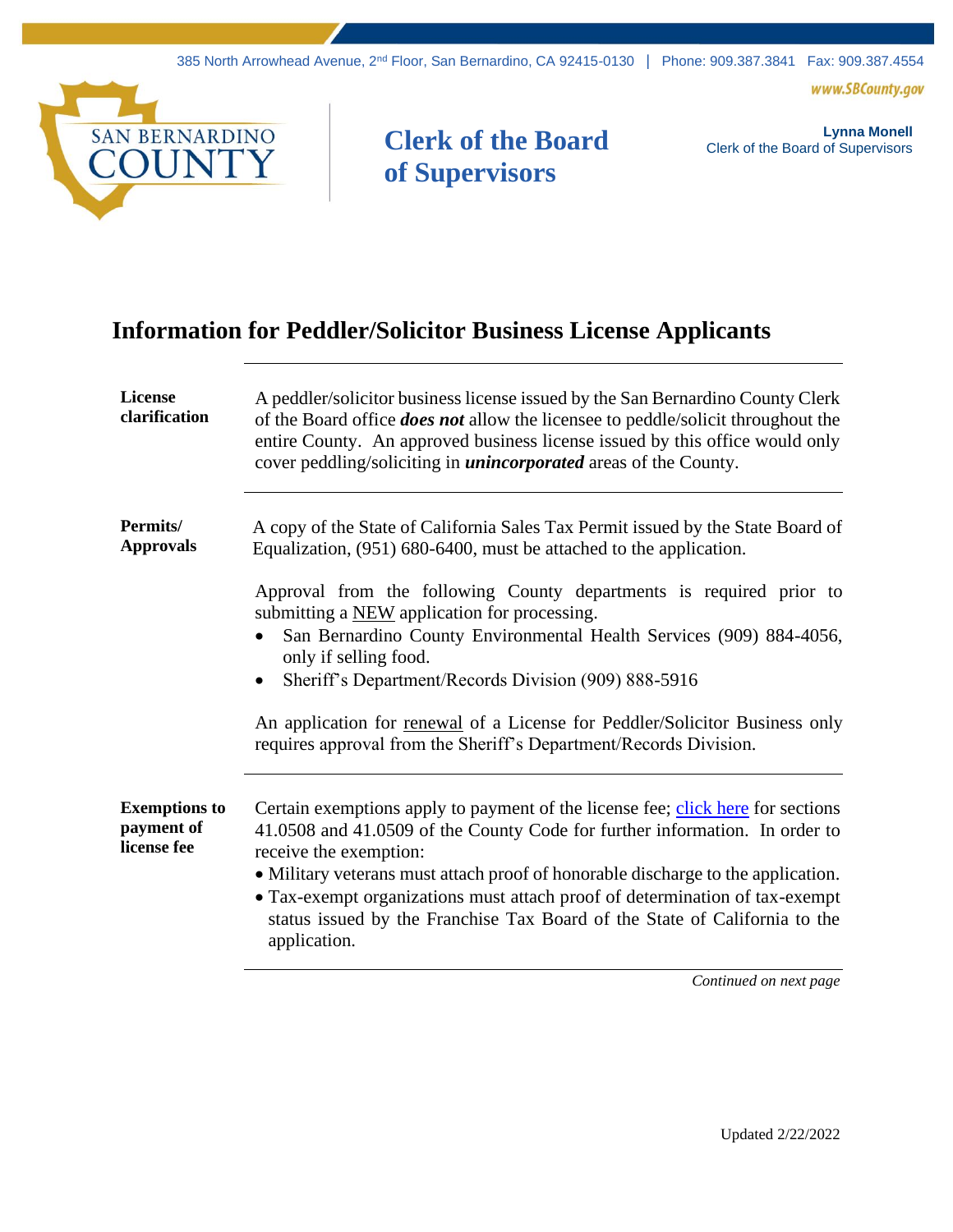## **Information for Peddler/Solicitor Business License Applicants,**

Continued

| <b>Background/</b><br><b>Fingerprints</b> | Each applicant must be fingerprinted via Live Scan and have a background<br>check completed through the San Bernardino County Sheriff's Department.<br>Obtain a Request for Live Scan Service form and complete the applicant<br>information section. Take the form to any authorized Live Scan location.<br>Locations can be found at this link or make an appointment with the San<br>Bernardino County Sheriff at the address or phone number listed below. |
|-------------------------------------------|----------------------------------------------------------------------------------------------------------------------------------------------------------------------------------------------------------------------------------------------------------------------------------------------------------------------------------------------------------------------------------------------------------------------------------------------------------------|
|                                           | Applicants will submit their completed application to the Sheriff's<br>Department/Records Division and pay the applicable fees charged by the<br>Sheriff. Click here for the required fee listed in the county fee ordinance,<br>section 16.0226(x) for background investigations. The Sheriff, upon approval,<br>will indicate this on page 3 of the application.                                                                                             |
|                                           | Approval from the Sheriff's Department is required prior to issuance of a<br>business license/operator permit (new or renewal) by the Clerk of the<br>Board. Please contact the Sheriff's Department at the following location for<br>additional information.                                                                                                                                                                                                  |
|                                           | Sheriff's Department/Records Division<br>655 East Third St., San Bernardino<br>$(909) 888 - 5916$                                                                                                                                                                                                                                                                                                                                                              |
| <b>Application</b><br><b>Submission</b>   | After approvals and verification of Live Scan have been obtained, submit the<br>application, in person, to the office of the Clerk of the Board.                                                                                                                                                                                                                                                                                                               |
| Fees                                      | The following fees are required when applying for a peddler or solicitor<br>business license. Fees are nonrefundable and the Schedule of Fees can be found<br>at www.sbcounty.gov/cob.                                                                                                                                                                                                                                                                         |
|                                           | • Application fee, paid when submitting the application.<br>• Initial license fee, paid when the first license is issued.<br>• Renewal fee, paid each year when the license is renewed.                                                                                                                                                                                                                                                                        |
| <b>Photo</b><br><b>Identification</b>     | A current government issued photo identification, such as California Driver<br>License or ID card, must be presented to establish identify and proof of age.                                                                                                                                                                                                                                                                                                   |

*Continued on next page*